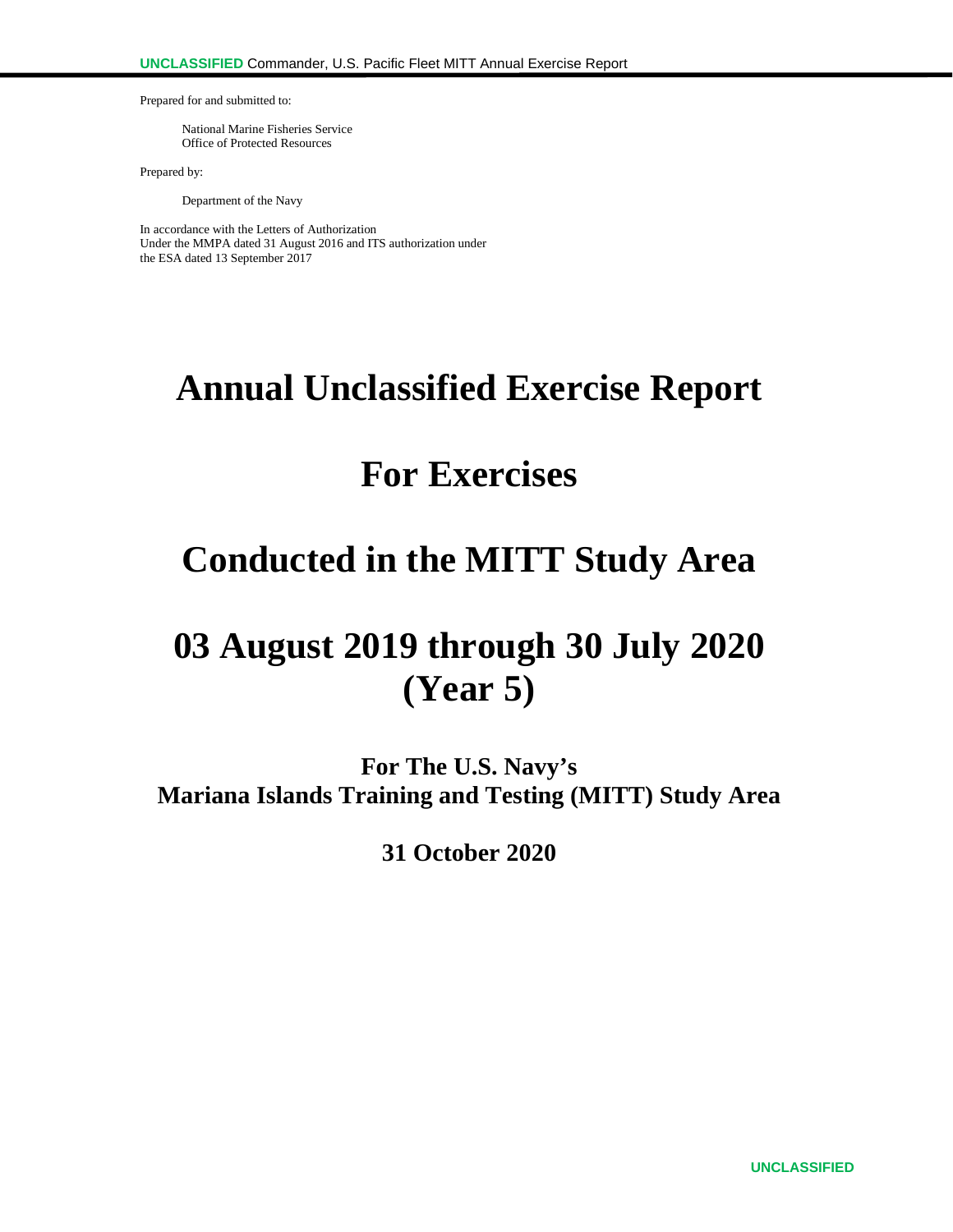# **TABLE OF CONTENTS**

#### MARIANA ISLANDS TRAINING AND TESTING STUDY AREA

| (1) MITT – Major Training Exercises/SINKEX<br>(i) Reporting requirements for Coordinated and Strike Group Exercises and SINKEX4 |  |
|---------------------------------------------------------------------------------------------------------------------------------|--|
|                                                                                                                                 |  |
|                                                                                                                                 |  |
|                                                                                                                                 |  |
| (2) MITT – Summary of Sources Used                                                                                              |  |
|                                                                                                                                 |  |
|                                                                                                                                 |  |
|                                                                                                                                 |  |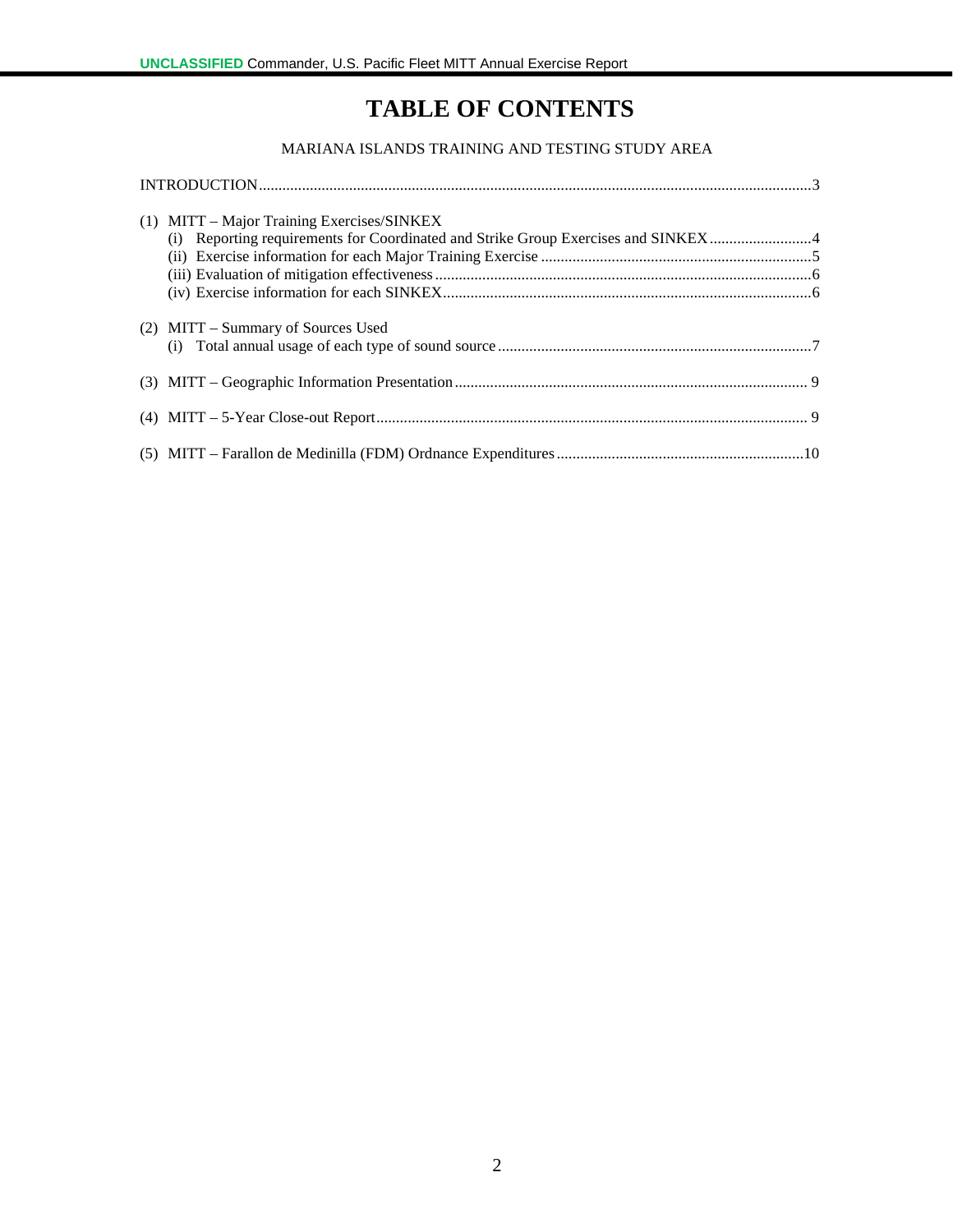## **ANNUAL MARIANA ISLANDS TRAINING AND TESTING UNCLASSIFIED EXERCISE REPORT**

## **INTRODUCTION**

The U.S. Navy prepared this Annual Exercise Report covering the period from 03 August 2019 to 30 July 2020 in compliance with the National Marine Fisheries Service (NMFS) Final Rule and Letter of Authorization under the Marine Mammal Protection Act (MMPA) for the Navy's training activities conducted in the Mariana Islands Training and Testing (MITT) Study Area.

The Letter of Authorization<sup>1</sup> "Monitoring and Reporting" subsection indicates the following must be present within this report:

- (1) Major Training Exercises (MTE)/SINKEX
	- (i) Reporting requirements for Coordinated and Strike Group Exercises and SINKEX
	- (ii) Exercise information for each MTE
	- (iii) Evaluation of mitigation effectiveness
	- (iv) Exercise information for each SINKEX
- (2) Summary of Sources Used
	- (i) Total annual usage of each type of sound source
- (3) Geographic Information Presentation
- (4) 5-Year Close-out Report

\_\_\_\_\_\_\_\_\_\_\_\_\_\_\_\_\_\_\_\_\_\_\_\_

The information in this Annual Report represents the best practical data collection for this period. The 5-Year Close-out Report contains final totals of authorized usage for the entire five-year period of the authorization.

The Biological Opinion<sup>2</sup> "Terms and Conditions" subsection states the Navy will monitor and report annual numbers of ordnance by type expended at Farallon de Medinilla (FDM). This information is presnt in this report in section (5).

<sup>&</sup>lt;sup>1</sup>MITT: 7(e) of the Letter of Authorization, and 50 CFR §218.95(g)(1) through (g)(3) <sup>2</sup>MITT: 8.4 of the Biological Opinion for the MITT Study Area (13 September 2017)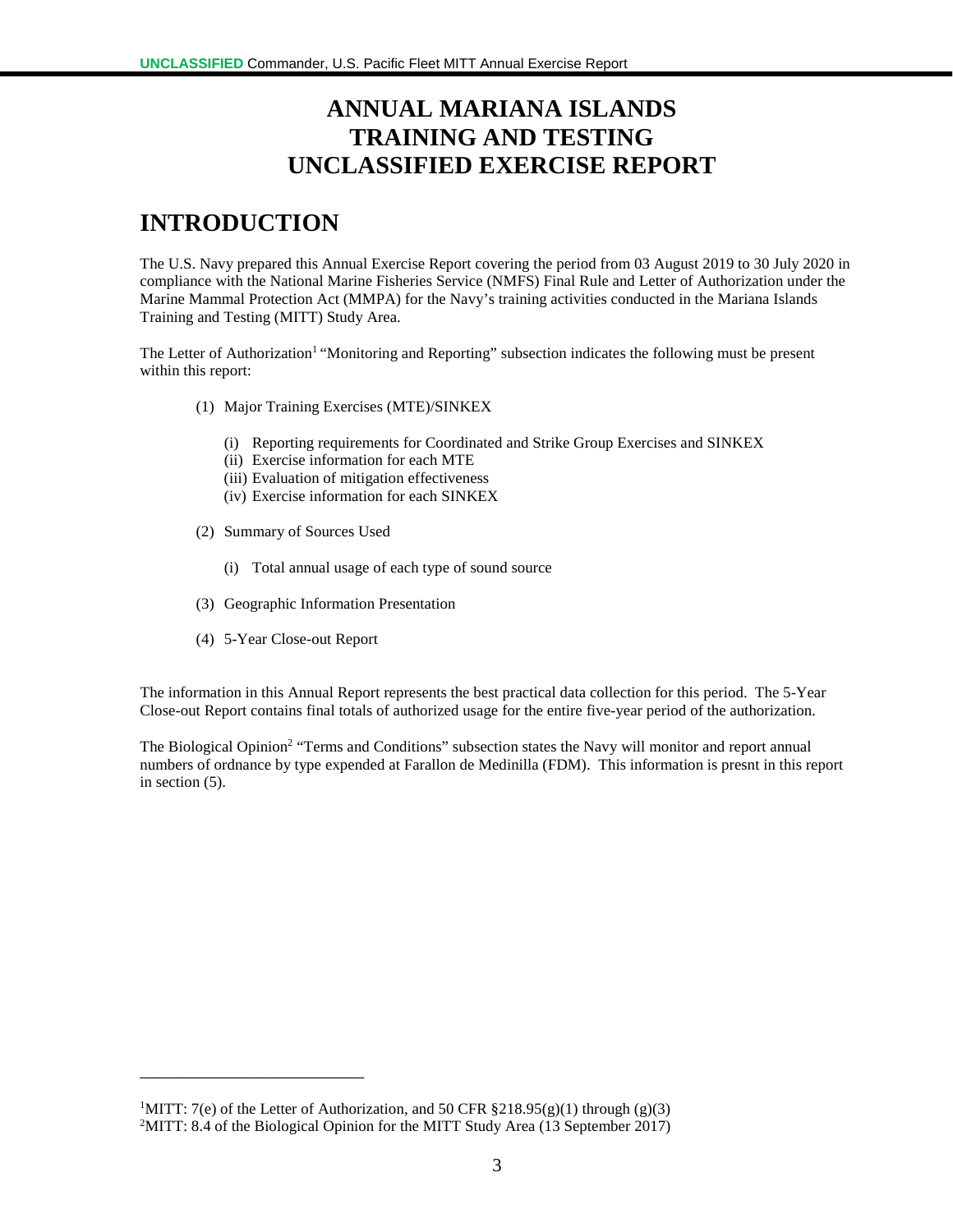### **(1) MITT – Major Training Exercises/SINKEX**

#### **(i) Reporting requirements for Coordinated and Strike Group Major Training Exercises and SINKEX**

The MITT Study Area Letter of Authorization requires reporting for MTEs and Sinking Exercises (SINKEX) taking place during the reporting period. MTEs that occur in MITT include *Joint Multi-Strike Group Exercise* (Valiant Shield) and *Joint Expeditionary Exercises*. The required reporting items for these exercises are detailed in sections 1-ii through 1-iv below.

#### **(ii) Exercise information for each Major Training Exercise**

#### **Table 1-ii-1a. MTEs conducted in the MITT Study Area.**



#### **Table 1-ii-1b. MTEs conducted in the MITT Study Area (explosives).**

|                         |                                                                                                 |         |                             |                  |          | (D) Number of impulsive source detonations |          |        |         |          |          |                              |           |
|-------------------------|-------------------------------------------------------------------------------------------------|---------|-----------------------------|------------------|----------|--------------------------------------------|----------|--------|---------|----------|----------|------------------------------|-----------|
| (A) Exercise designator | B) Date that exercise began/emend                                                               | ocation | 圖<br>$\widehat{\mathbf{z}}$ | E2<br>$\ddot{a}$ | (iii) E3 | $(iv)$ E4                                  | $(V)$ E5 | vi) E6 | vii) E8 | viii) E9 | (ix) E10 | E1<br>$\mathbf{\widehat{x}}$ | $(x)$ E12 |
|                         | No major training exercises were conducted in the MITT Study Area during this reporting period. |         |                             |                  |          |                                            |          |        |         |          |          |                              |           |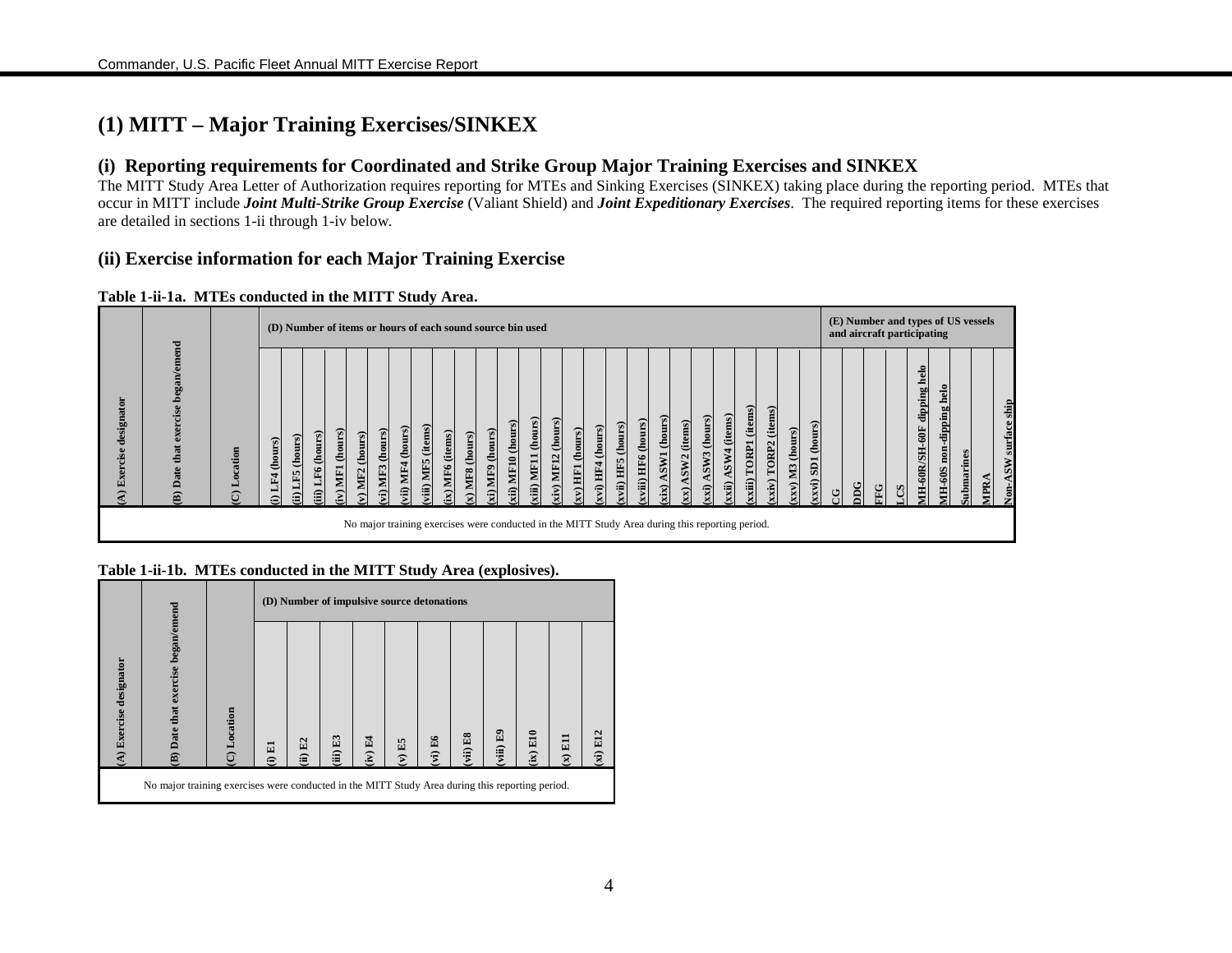| $\sigma$<br>cation<br><b>Date/tim</b><br>ting<br>sight<br>$\widehat{\Xi}$                                                                                                    | Species<br>$\widehat{c}$ | ಕ<br>ë<br>Numb<br>$\mathfrak{S}$ | sensor<br>(4) Initial detection | Ξ<br>was<br>type<br>vation<br>specific<br><b>obser</b><br>đ<br>tion<br>the<br>$\boldsymbol{\Xi}$<br>Indica<br>platform<br>Ê<br>$\bullet$<br>ರ<br>$\widehat{\mathbf{c}}$ | ī<br>vers<br>contact<br>$(\min)$<br>obser<br>manmal(s)<br>time<br>visual<br>$\mathfrak{h}$<br>maintained<br>ngth<br>marine<br>$\widehat{\mathbf{G}}$ | scale)<br><b>(Beaufort</b><br>state<br>Sea<br>$\widehat{\epsilon}$ | $\binom{m}{n}$<br>Visibility<br>$\circledast$ | time<br>$\overline{\mathbf{a}}$<br>ğ<br>Ξ.<br>Φ<br>(Y/N)<br>ō<br>sighting<br>ound<br>$\overline{v}$<br>$\widehat{\mathbf{e}}$<br>ัธ | уd.<br>$\frac{500}{500}$<br>2000 yd.<br>J<br>eth<br>$\frac{200}{200}$<br>Ę<br>$\frac{1}{2}$<br>đ<br>Уd<br>ទ<br>౾<br>ΣÁ<br>$\mathbf{z}$<br>500-1000<br><b>2000</b><br>Indi<br>animal<br>$\frac{1}{2}$<br>(10) | entation<br>sonar<br>sonar<br>long the<br>em<br>ð<br>ā<br>$\mathbf{5}$<br>$\overline{a}$<br>$\mathbf{F}$<br>В<br>$\mathbf{m}$<br>ayed.<br>è<br>āü<br>0<br>$_{\rm{over}}$<br>ರ<br>ರ<br>ε<br>ಠ<br>g<br>Mitigat<br>was<br>wer<br>whether<br>lown<br>was<br>$\mathbf{S}$<br>sensor<br>shutd<br>delay<br>$\left(11\right)$<br>was | animal's motion<br>earing of<br>hull-<br>ರ<br>S.<br>an<br>use<br>م<br>ship.<br>Ξ<br>elati<br>ship<br>đ<br>$\mathbf{m}$<br>ల<br>Ē<br>estimation<br>τ<br>mount<br>animal<br>äü<br>(12)<br>ල | $\boldsymbol{\mathsf{s}}$<br>plain<br>aurAn<br>calves<br>€<br>the<br>behavior<br>$\overline{w}$<br>withou<br>ā<br>vior<br>any<br>and if<br>ದ<br>ರ<br>and<br>Ξ<br>ಠ<br>◓<br>Obser<br>language<br>ಕ<br>animals<br>present<br>ä<br>obser<br>categ<br>(13) |
|------------------------------------------------------------------------------------------------------------------------------------------------------------------------------|--------------------------|----------------------------------|---------------------------------|-------------------------------------------------------------------------------------------------------------------------------------------------------------------------|------------------------------------------------------------------------------------------------------------------------------------------------------|--------------------------------------------------------------------|-----------------------------------------------|-------------------------------------------------------------------------------------------------------------------------------------|--------------------------------------------------------------------------------------------------------------------------------------------------------------------------------------------------------------|------------------------------------------------------------------------------------------------------------------------------------------------------------------------------------------------------------------------------------------------------------------------------------------------------------------------------|-------------------------------------------------------------------------------------------------------------------------------------------------------------------------------------------|--------------------------------------------------------------------------------------------------------------------------------------------------------------------------------------------------------------------------------------------------------|
| No major training exercises were conducted in the MITT Study Area during this reporting period.<br>nr=not reported; VIS=visual; ACO=acoustic; Y=yes; N=no; na=not applicable |                          |                                  |                                 |                                                                                                                                                                         |                                                                                                                                                      |                                                                    |                                               |                                                                                                                                     |                                                                                                                                                                                                              |                                                                                                                                                                                                                                                                                                                              |                                                                                                                                                                                           |                                                                                                                                                                                                                                                        |

**(ii) (F) Individual marine mammal sighting information for each sighting when mitigation occurred during each MTE Table 1-ii-2. MITT MTE – Individual Marine Mammal Sighting Information:**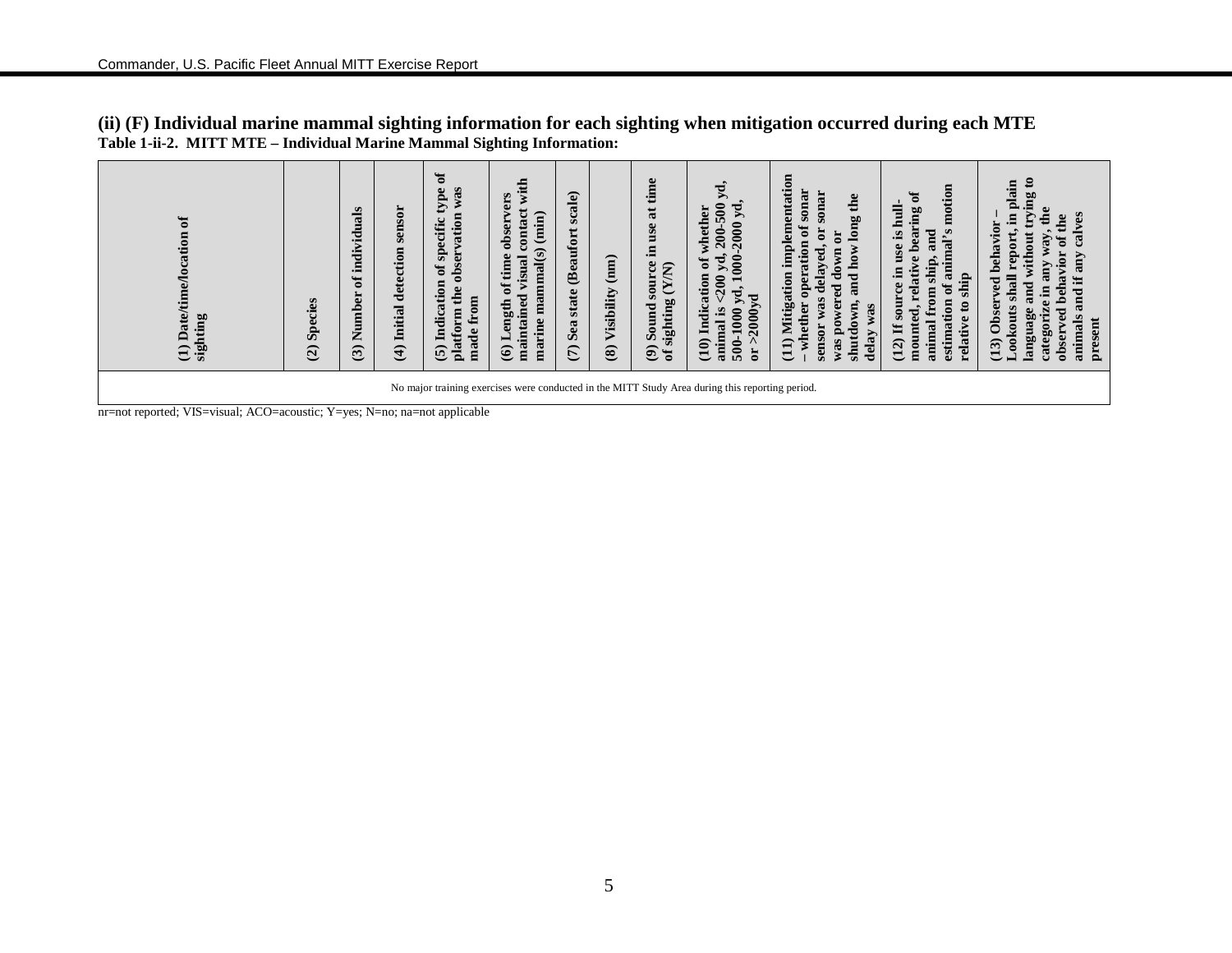#### **(iii) Evaluation (based on data gathered during all exercises) of mitigation effectiveness**

There were zero major training exercises conducted in the MITT Study Area during this reporting period.

|                 |              | Table 1-iii-1. MITT Study Area MTEs and associated marine mammal and sea turtle mitigation sightings. |               |                  |                |
|-----------------|--------------|-------------------------------------------------------------------------------------------------------|---------------|------------------|----------------|
|                 |              |                                                                                                       | # of US Ships |                  |                |
|                 |              |                                                                                                       | Involved      |                  |                |
|                 |              | # of Exercise                                                                                         | (MFAS and     | # of Mitigation  | # of Marine    |
| <b>MTE Type</b> | <b>Dates</b> | Davs                                                                                                  | non-MFAS)     | <b>Sightings</b> | <b>Mammals</b> |
|                 |              |                                                                                                       |               |                  |                |

|  |  | Table 1-iii-1. MITT Study Area MTEs and associated marine mammal and sea turtle mitigation sightings. |  |
|--|--|-------------------------------------------------------------------------------------------------------|--|
|  |  |                                                                                                       |  |

#### **MITT Study Area Major Training Exercise Marine Mammal Observations**

There were zero major training exercises conducted in the MITT Study Area during this reporting period therefore there is no observation data to report.

#### **MITT Study Area Major Training Exercise Mitigations**

There were zero major training exercises conducted in the MITT Study Area during this reporting period therefore there is no mitigation data to report.

#### **SUMMARY: Mitigation Effectiveness and Navy Mitigation Zone Adherence**

There were zero major training exercises conducted in the MITT Study Area this reporting period therefore there is nothing to report regarding mitigation effectiveness or mitigation zone adherence. The Protective Measures Assessment Protocol (PMAP) is required to be used prior to each activity requiring potential mitigation to ensure proper mitigation and mitigation zones are utilized.

#### **(iv) Exercise Information for each SINKEX**

One SINKEX event was conducted in the MITT Study Area during the reporting period, on 01 October 2019.

| (A) Vessels and aircraft involved                                                                                                                                       |
|-------------------------------------------------------------------------------------------------------------------------------------------------------------------------|
| $\frac{1}{2}$                                                                                                                                                           |
| (B) Location (operating area)                                                                                                                                           |
| Mariana Islands Range Complex                                                                                                                                           |
| (C) Chronological list of events                                                                                                                                        |
| $\frac{1}{2}$                                                                                                                                                           |
| (D) Visibility/weather                                                                                                                                                  |
| Visibility - Unrestricted<br>Wind $-270T$ at 5 KTS                                                                                                                      |
| Wave height $-2$ FT, sea state 2                                                                                                                                        |
| Cloud Cover – scattered at 8,000 FT                                                                                                                                     |
| (E) Aircraft surveys                                                                                                                                                    |
| 2x P-8; cleared surface to 10,000 FT; speed 300 KTS; 12,000 square miles surveyed<br>2x S-70B; cleared surface to 1,000 FT; speed 100 KTS; 400 square miles surveyed    |
| 2x B-52H; cleared surface to 20,000 FT; speed 350 KTS; 12,000 square miles surveyed<br>3x MH-60S; cleared surface to 800 FT; speed 120 KTS; 1,225 square miles surveyed |
| 1x P-8; cleared surface to 10,000 FT; speed 300 KTS; 1,225 square miles surveyed                                                                                        |
| 2x B-52H; cleared surface to 20,000 FT; speed 350 KTS; 1,225 square miles surveyed                                                                                      |
| (F) Passive acoustic monitoring                                                                                                                                         |
| 17 passive sonobuoys were deployed at ranges directly adjacent to the hulk out to 5,600 YDS. No passive acoustic biological detections<br>were reported.                |
| (G) Individual marine mammal sighting information                                                                                                                       |

#### **Table 1-iv-1. SINKEX information for event on 01 October 2019.**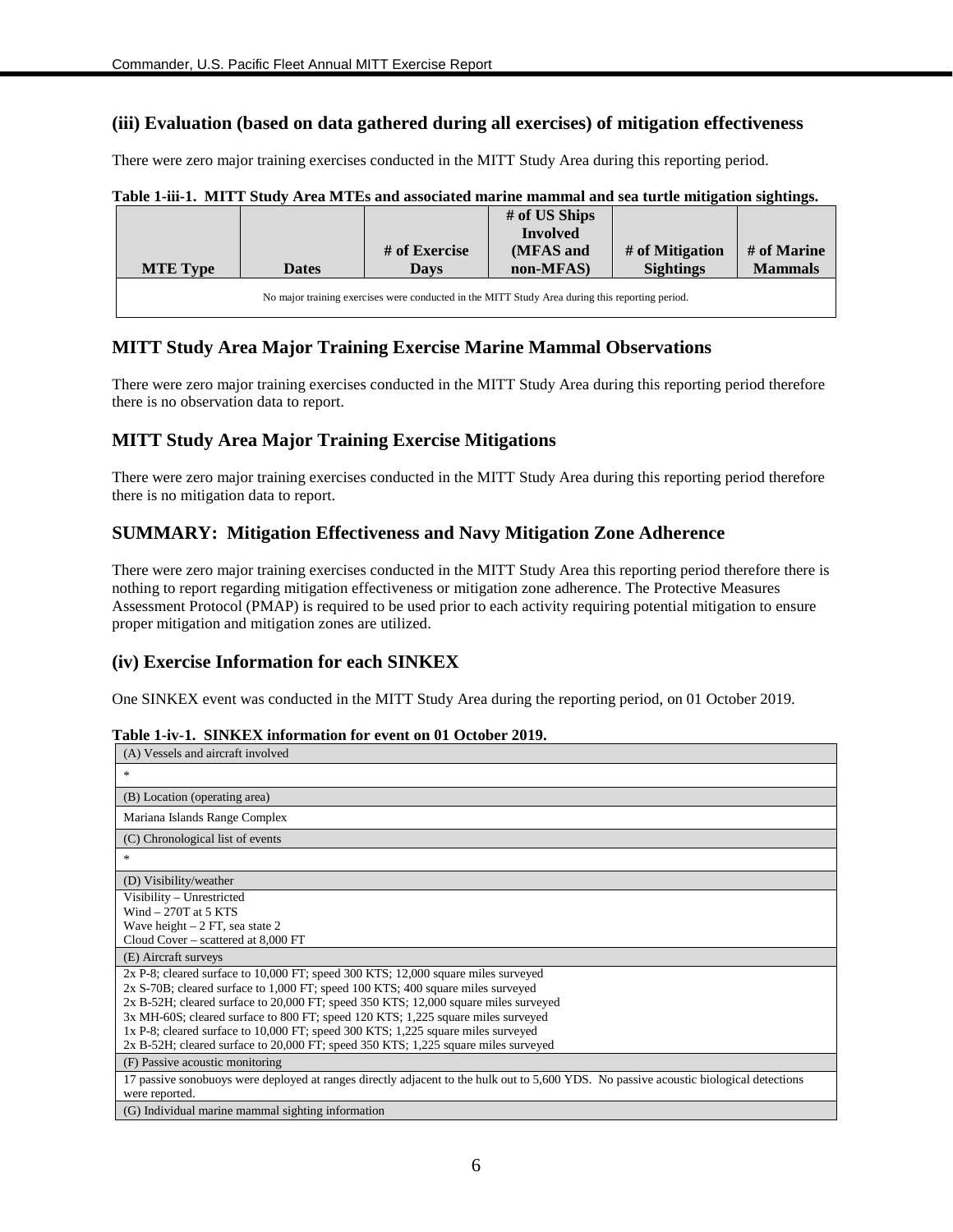| No marine mammals were reported during the event. |
|---------------------------------------------------|
| (H) Ordnance used and net explosive weight (NEW)  |
| 4x AGM-114 (15 lb NEW)                            |
| 4x GBU-12 (192 lb NEW)                            |
| 3x Harpoon (215 lb NEW)                           |
| 1x Mk-48 (666 lb NEW)                             |
| 1x Naval Strike Missile (275 lb NEW)              |
|                                                   |
| Total NEW: 2,414 lbs                              |

This information is classified and has been forwarded to NMFS in accordance with the MITT Letter of Authorization in the classified version of this Annual Exercise Report.

### **(2) MITT – Summary of Sources Used**

#### **(i) Total annual usage of each type of sound source**

This section summarizes total annual usage of each type of non-impulsive and impulsive source used within the MITT Study Area during the reporting period. All sound sources were used less than authorized by NMFS.

|                 | <b>Authorized sound sources</b><br>50 CFR §218.95 and NMFS MITT LOA                      | <b>Authorized Amount</b><br>(03Aug19-<br>30Jul20) | <b>Actual Usage</b><br>(03Aug19-<br>30Jul20) | % Used of<br><b>Authorized</b><br>Amount |
|-----------------|------------------------------------------------------------------------------------------|---------------------------------------------------|----------------------------------------------|------------------------------------------|
|                 | (A) Annual Non-impulsive Sources Used During Training and Testing                        |                                                   |                                              |                                          |
| LF4             | Low-frequency sources from 180 dB up to 200 dB                                           | 123 hours                                         | $\ast$                                       | $\ast$                                   |
| LF5             | Low-frequency sources from 160 dB up to 180 dB                                           | 11 hours                                          | $\ast$                                       | ∗                                        |
| LF <sub>6</sub> | Variable depth sonars and other LF systems                                               | 40 hours                                          | $\ast$                                       | $\ast$                                   |
| MF1             | Hull-mounted sonars (e.g. AN/SQS-53)                                                     | 1,872 hours                                       | $\ast$                                       | $\ast$                                   |
| MF <sub>2</sub> | Hull-mounted sonars (e.g. AN/SQS-56)                                                     | 625 hours                                         | $\ast$                                       | $\ast$                                   |
| MF3             | Hull-mounted submarine sonar (e.g. AN/BQQ-10)                                            | 192 hours                                         | $\ast$                                       | $\ast$                                   |
| MF4             | Helicopter dipping sonar (e.g. AN/AQS-22)                                                | 214 hours                                         | $\ast$                                       | $\ast$                                   |
| MF5             | Acoustic sonobuoys (e.g. AN/SSQ-62)                                                      | 2,588 items                                       | $\ast$                                       | $\ast$                                   |
| MF <sub>6</sub> | Active underwater sound signal devices<br>(e.g. MK-84 SUS)                               | 33 items                                          | $\ast$                                       | *                                        |
| MF8             | Other MF sources greater than 200 dB                                                     | 123 hours                                         | $\ast$                                       | ∗                                        |
| MF9             | Other MF sources from 180 dB up to 200 dB                                                | 47 hours                                          | $\ast$                                       | $\ast$                                   |
| <b>MF10</b>     | Other MF sources from 160 dB up to 180 dB                                                | 231 hours                                         | $\ast$                                       | $\ast$                                   |
| MF11            | High duty cycle hull-mounted sonars<br>$(e.g. AN/SQS-53 HDC)$                            | 324 hours                                         | $\ast$                                       | $\ast$                                   |
| <b>MF12</b>     | High duty cycle variable depth sonars                                                    | 656 hours                                         | $\ast$                                       | ∗                                        |
| HF1             | Hull-mounted submarine sonar (e.g. AN/BQQ-10)                                            | 113 hours                                         | $\ast$                                       | $\ast$                                   |
| HF4             | Mine detection, classification, and neutralization<br>sonars (e.g. AN/AQS-20, AN/SQQ-32) | 1,060 hours                                       | $\ast$                                       | $\ast$                                   |
| HF5             | Other active sources greater than 200 dB                                                 | 336 hours                                         | $\ast$                                       | $\ast$                                   |
| HF <sub>6</sub> | Other active sources from 180 dB up to 200 dB<br>(e.g. UUV sensors)                      | 1,173 items                                       | $\ast$                                       | ∗                                        |
| ASW1            | Mid-frequency active systems (e.g. DWADS)                                                | 144 hours                                         | $\ast$                                       | $\ast$                                   |
| ASW2            | Mid-frequency Multi-static Active Coherent<br>sonobuoy (e.g AN/SSQ-125)                  | 660 items                                         | $\ast$                                       | *                                        |
| ASW3            | Mid-frequency towed acoustic countermeasure<br>$(e.g. AN/SLQ-25)$                        | 3,935 hours                                       | $\ast$                                       | ∗                                        |
| ASW4            | Mid-frequency expendable acoustic device<br>countermeasure (e.g. ADC/NAE)                | 32 items                                          | $\ast$                                       | $\ast$                                   |
| TORP1           | Lightweight torpedo (e.g. MK-46/54)                                                      | $115$ items                                       | $\ast$                                       | $\ast$                                   |
| TORP2           | Heavyweight torpedo (e.g. MK-48)                                                         | 62 items                                          | $\ast$                                       | $\ast$                                   |

#### **Table 2-i-1. Training and Testing source usage within the MITT Study Area by source bin.**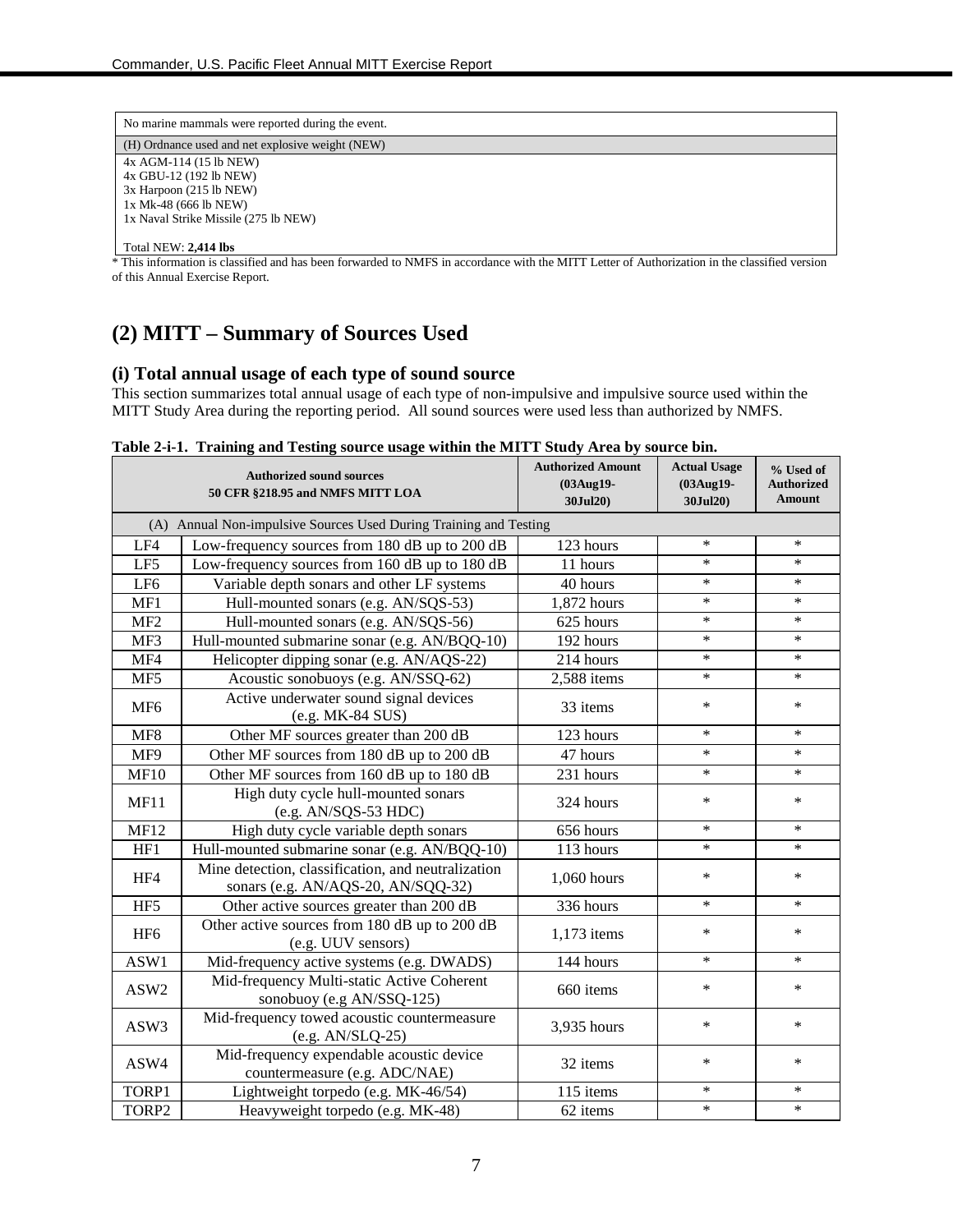| M <sub>3</sub> | Mid-frequency acoustic modems                                                 | 112 hours          | $\ast$ | $\ast$ |  |  |  |  |  |
|----------------|-------------------------------------------------------------------------------|--------------------|--------|--------|--|--|--|--|--|
| SD1            | Swimmer detection sonars                                                      | $2,341$ hours      | $\ast$ | *      |  |  |  |  |  |
|                | (B) Annual Number of Impulsive Source Detonations During Training and Testing |                    |        |        |  |  |  |  |  |
| E1             | 0.1 lb to 0.25 lb NEW                                                         | 10,140 detonations | 2,115  | 21%    |  |  |  |  |  |
| E <sub>2</sub> | $0.26$ lb to $0.5$ lb NEW                                                     | 106 detonations    | 0      | $0\%$  |  |  |  |  |  |
| E3             | $>0.5$ lb to 2.5lb NEW                                                        | 932 detonations    | 85     | 9%     |  |  |  |  |  |
| E4             | $>2.5$ lb to 5 lb NEW                                                         | 420 detonations    | 0      | $0\%$  |  |  |  |  |  |
| E <sub>5</sub> | $>5$ lb to 10 lb NEW                                                          | 684 detonations    | 47     | 7%     |  |  |  |  |  |
| E6             | $>10$ lb to 20 lb NEW                                                         | 76 detonations     | 3      | 4%     |  |  |  |  |  |
| E8             | $>60$ lb to 100 lb NEW                                                        | 16 detonations     |        | 6%     |  |  |  |  |  |
| E9             | $>100$ lb to 250 lb NEW                                                       | 4 detonations      | 4      | 100%   |  |  |  |  |  |
| E10            | $>250$ lb to 500 lb NEW                                                       | 12 detonations     |        | 17%    |  |  |  |  |  |
| E11            | $>500$ lb to 650 lb NEW                                                       | 6 detonations      | 0      | $0\%$  |  |  |  |  |  |
| $E12**$        | $>650$ lb to 1,000 lb NEW                                                     | 184 detonations    | 13     | 7%     |  |  |  |  |  |

\* This information is classified and has been forwarded to NMFS in accordance with the MITT Letter of Authorization in the classified version of this Annual Exercise Report.

\*\* Bomb and missile detonations from E9 were modeled as E12 and are totaled here.

|  | Table 2-i-2. 5-year cumulative source usage within the MITT Study Area by source bin. |  |  |  |
|--|---------------------------------------------------------------------------------------|--|--|--|
|--|---------------------------------------------------------------------------------------|--|--|--|

| <b>Sound Source</b><br><b>Bin</b> | Year 1<br><b>Actual Usage</b><br>(03Aug15-<br>02Aug16      | Year 2<br><b>Actual Usage</b><br>(03Aug16-<br>02Aug17) | Year 3<br><b>Actual Usage</b><br>(03Aug17-<br>02Aug18) | Year 4<br><b>Actual Usage</b><br>(03Aug18-<br>02Aug19) | Year 5<br><b>Actual Usage</b><br>(03Aug19-<br>30Jul20) | 5-yr Authorized<br><b>Amount</b><br>(03Aug15-<br>30Jul20) | $5-yr$<br><b>Cumulative</b><br><b>Usage</b><br>(03Aug15-<br>30Jul20) | % Used of<br>$5 - yr$<br><b>Authorized</b><br>Amount |
|-----------------------------------|------------------------------------------------------------|--------------------------------------------------------|--------------------------------------------------------|--------------------------------------------------------|--------------------------------------------------------|-----------------------------------------------------------|----------------------------------------------------------------------|------------------------------------------------------|
|                                   | (A) Non-impulsive Sources Used During Training and Testing |                                                        |                                                        |                                                        |                                                        |                                                           |                                                                      |                                                      |
| LF4                               | $\ast$                                                     | $\ast$                                                 | $\ast$                                                 | $\ast$                                                 | $\ast$                                                 | 615 hours                                                 | $\ast$                                                               | $\ast$                                               |
| LF5                               | $\ast$                                                     | $\ast$                                                 | $\ast$                                                 | $\ast$                                                 | $\ast$                                                 | 55 hours                                                  | $\ast$                                                               | $\ast$                                               |
| LF <sub>6</sub>                   | $\ast$                                                     | $\ast$                                                 | $\ast$                                                 | $\ast$                                                 | $\ast$                                                 | 200 hours                                                 | $\ast$                                                               | $\ast$                                               |
| MF1                               | $\ast$                                                     | $\ast$                                                 | $\ast$                                                 | $\ast$                                                 | $\ast$                                                 | 9,360 hours                                               | $\ast$                                                               | $\ast$                                               |
| MF <sub>2</sub>                   | $\ast$                                                     | $\ast$                                                 | $\ast$                                                 | $\ast$                                                 | $\ast$                                                 | 3,125 hours                                               | $\ast$                                                               | $\ast$                                               |
| $MF\overline{3}$                  | $\ast$                                                     | $\ast$                                                 | $\ast$                                                 | $\ast$                                                 | $\ast$                                                 | 960 hours                                                 | $\ast$                                                               | $\ast$                                               |
| MF4                               | $\ast$                                                     | $\ast$                                                 | $\ast$                                                 | $\ast$                                                 | $\ast$                                                 | 1,070 hours                                               | $\ast$                                                               | $\ast$                                               |
| MF5                               | $\ast$                                                     | $\ast$                                                 | $\ast$                                                 | $\ast$                                                 | $\ast$                                                 | 12,940 items                                              | $\ast$                                                               | $\ast$                                               |
| MF <sub>6</sub>                   | $\ast$                                                     | $\ast$                                                 | $\ast$                                                 | $\ast$                                                 | $\ast$                                                 | 165 items                                                 | $\ast$                                                               | $\ast$                                               |
| MF8                               | $\ast$                                                     | $\ast$                                                 | $\ast$                                                 | $\ast$                                                 | $\ast$                                                 | 615 hours                                                 | $\ast$                                                               | $\ast$                                               |
| MF9                               | $\ast$                                                     | $\ast$                                                 | $\ast$                                                 | $\ast$                                                 | $\ast$                                                 | 235 hours                                                 | $\ast$                                                               | $\ast$                                               |
| <b>MF10</b>                       | $\ast$                                                     | $\ast$                                                 | $\ast$                                                 | $\ast$                                                 | $\ast$                                                 | 1,155 hours                                               | $\ast$                                                               | $\ast$                                               |
| MF11                              | $\ast$                                                     | $\ast$                                                 | $\ast$                                                 | $\ast$                                                 | $\ast$                                                 | 1,620 hours                                               | $\ast$                                                               | $\ast$                                               |
| <b>MF12</b>                       | $\ast$                                                     | $\ast$                                                 | $\ast$                                                 | $\ast$                                                 | $\ast$                                                 | 3,280 hours                                               | $\ast$                                                               | $\ast$                                               |
| HF1                               | $\ast$                                                     | $\ast$                                                 | $\ast$                                                 | $\ast$                                                 | $\ast$                                                 | 565 hours                                                 | $\ast$                                                               | $\ast$                                               |
| HF4                               | $\ast$                                                     | $\ast$                                                 | $\ast$                                                 | $\ast$                                                 | $\ast$                                                 | 5,300 hours                                               | $\ast$                                                               | $\ast$                                               |
| HF <sub>5</sub>                   | $\ast$                                                     | $\ast$                                                 | $\ast$                                                 | $\ast$                                                 | $\ast$                                                 | 1,680 hours                                               | $\ast$                                                               | $\ast$                                               |
| HF <sub>6</sub>                   | $\ast$                                                     | $\ast$                                                 | $\ast$                                                 | $\ast$                                                 | $\ast$                                                 | 5,865 items                                               | $\ast$                                                               | $\ast$                                               |
| ASW1                              | $\ast$                                                     | $\ast$                                                 | $\ast$                                                 | $\ast$                                                 | $\ast$                                                 | 720 hours                                                 | $\ast$                                                               | $\ast$                                               |
| ASW2                              | $\ast$                                                     | $\ast$                                                 | $\ast$                                                 | $\ast$                                                 | $\ast$                                                 | $\overline{3,300}$ items                                  | $\ast$                                                               | $\ast$                                               |
| ASW3                              | $\ast$                                                     | $\ast$                                                 | $\ast$                                                 | $\ast$                                                 | $\ast$                                                 | 19,675 hours                                              | $\ast$                                                               | $\ast$                                               |
| ASW4                              | $\ast$                                                     | $\ast$                                                 | $\ast$                                                 | $\ast$                                                 | $\ast$                                                 | 160 items                                                 | $\ast$                                                               | $\ast$                                               |
| TORP1                             | $\ast$                                                     | $\ast$                                                 | $\ast$                                                 | $\ast$                                                 | $\ast$                                                 | 575 items                                                 | $\ast$                                                               | $\ast$                                               |
| TORP2                             | $\ast$                                                     | $\ast$                                                 | $\ast$                                                 | $\ast$                                                 | $\ast$                                                 | 310 items                                                 | $\ast$                                                               | $\ast$                                               |
| M <sub>3</sub>                    | $\ast$                                                     | $\ast$                                                 | $\ast$                                                 | $\ast$                                                 | $\ast$                                                 | 560 hours                                                 | $\ast$                                                               | $\ast$                                               |
| SD <sub>1</sub>                   | $\ast$                                                     | $\ast$                                                 | $\ast$                                                 | $\ast$                                                 | $\ast$                                                 | 11,705 hours                                              | $\ast$                                                               | $\ast$                                               |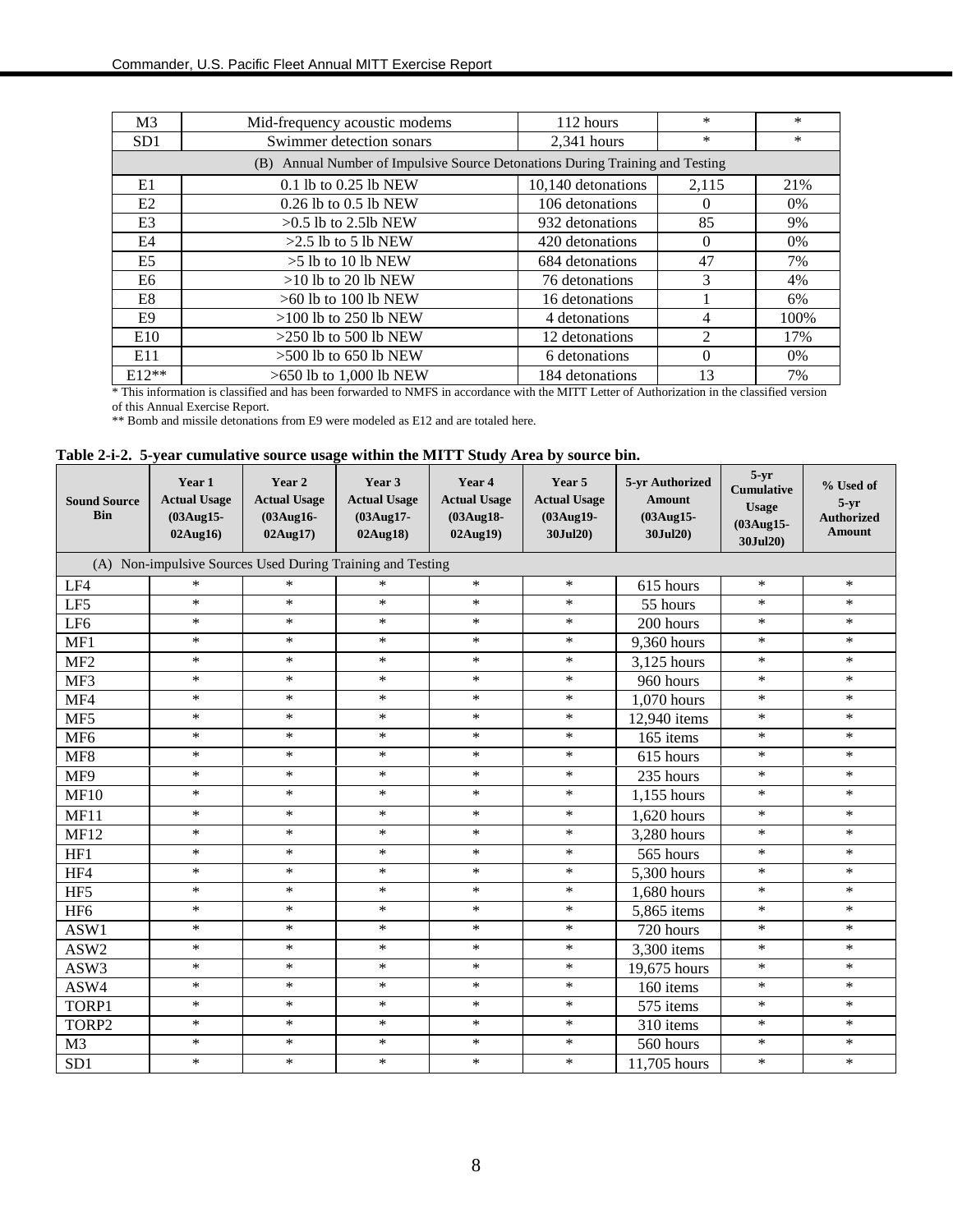| (B) Impulsive Source Detonations During Training and Testing |                                                        |                                                           |                                                           |                                                               |                                                        |                                                              |                                                                      |                                                           |  |  |  |  |
|--------------------------------------------------------------|--------------------------------------------------------|-----------------------------------------------------------|-----------------------------------------------------------|---------------------------------------------------------------|--------------------------------------------------------|--------------------------------------------------------------|----------------------------------------------------------------------|-----------------------------------------------------------|--|--|--|--|
| <b>Sound Source</b><br><b>Bin</b>                            | Year 1<br><b>Actual Usage</b><br>(03Aug15-<br>02Aug16) | Year 2<br><b>Actual Usage</b><br>$(03Aug16 -$<br>02Aug17) | Year 3<br><b>Actual Usage</b><br>$(03Aug17 -$<br>02Aug18) | Year 4<br><b>Actual Usage</b><br>$(03$ Aug $18$ -<br>02Aug19) | Year 5<br><b>Actual Usage</b><br>(03Aug19-<br>30Jul20) | 5-yr Authorized<br><b>Amount</b><br>$(03Aug15 -$<br>30Jul20) | $5-yr$<br><b>Cumulative</b><br><b>Usage</b><br>(03Aug15-<br>30Jul20) | % Used of<br>$5-yr$<br><b>Authorized</b><br><b>Amount</b> |  |  |  |  |
| E1                                                           | $\mathbf{0}$                                           | 500                                                       | $\overline{0}$                                            | 4,960                                                         | 2,115                                                  | 50,700<br>detonations                                        | 7,575                                                                | 15%                                                       |  |  |  |  |
| E2                                                           | $\boldsymbol{0}$                                       | $\mathbf{0}$                                              | $\boldsymbol{0}$                                          | $\boldsymbol{0}$                                              | $\mathbf{0}$                                           | 530<br>detonations                                           | $\boldsymbol{0}$                                                     | 0%                                                        |  |  |  |  |
| E <sub>3</sub>                                               | 7                                                      | $\tau$                                                    | 93                                                        | 96                                                            | 85                                                     | 4,660<br>detonations                                         | 288                                                                  | 6%                                                        |  |  |  |  |
| E4                                                           | $\mathbf{0}$                                           | 1                                                         | 7                                                         | $\mathbf{0}$                                                  | $\mathbf{0}$                                           | 2,100<br>detonations                                         | 8                                                                    | 1%                                                        |  |  |  |  |
| E <sub>5</sub>                                               | $\mathbf{0}$                                           | $\mathbf{0}$                                              | $\overline{0}$                                            | $\mathbf{0}$                                                  | 47                                                     | 3,420<br>detonations                                         | 47                                                                   | 1%                                                        |  |  |  |  |
| E <sub>6</sub>                                               | 3                                                      | 5                                                         | 3                                                         | 3                                                             | 3                                                      | 380<br>detonations                                           | 17                                                                   | 4%                                                        |  |  |  |  |
| E8                                                           | $\mathbf{0}$                                           | $\mathbf{0}$                                              | $\overline{0}$                                            | 6                                                             | 1                                                      | 80<br>detonations                                            | 7                                                                    | 9%                                                        |  |  |  |  |
| E9                                                           | $\Omega$                                               | 6                                                         | 3                                                         | 4                                                             | 4                                                      | 20<br>detonations                                            | 17                                                                   | 85%                                                       |  |  |  |  |
| E10                                                          | $\boldsymbol{0}$                                       | 10                                                        | $\overline{0}$                                            | 9                                                             | 2                                                      | 60<br>detonations                                            | 21                                                                   | 35%                                                       |  |  |  |  |
| E11                                                          | $\boldsymbol{0}$                                       | $\Omega$                                                  | $\boldsymbol{0}$                                          | 4                                                             | $\boldsymbol{0}$                                       | 30<br>detonations                                            | 4                                                                    | 13%                                                       |  |  |  |  |
| $E12**$                                                      | $\boldsymbol{0}$                                       | 1                                                         | 49                                                        | 137                                                           | 13                                                     | 920<br>detonations                                           | 200                                                                  | 22%                                                       |  |  |  |  |

\* This information is classified and has been forwarded to NMFS in accordance with the MITT Letter of Authorization in the classified version of this Annual Exercise Report.

\*\* Bomb and missile detonations from E9 were modeled as E12 and are totaled here.

#### **(2)(C) Improved Extended Echo-Ranging System (IEER) sonobuoy summary**

IEER sonobuoys were not used within the MITT Study Area. IEER buoys have been phased out of the training inventory and are no longer planned or anticipated to be used during training in MITT. However, they could possibly be used during testing activities in future years.

### **(3) MITT – Geographic Information Presentation**

The geographic extent of U.S. Navy use of sound sources within the MITT Study Area during the reporting period is classified and has been forwarded to NMFS in accordance with the MITT Letter of Authorization in the classified version of this report.

## **(4) MITT – 5-Year Close-out Report**

In accordance with section 7(f) of the Letter of Authorization, this report serves as the 5-Year Close-out Report. The annual totals of each sound source bin with a comparison to the 5-year allowance are presented in section 2 and in the classified version of this report.